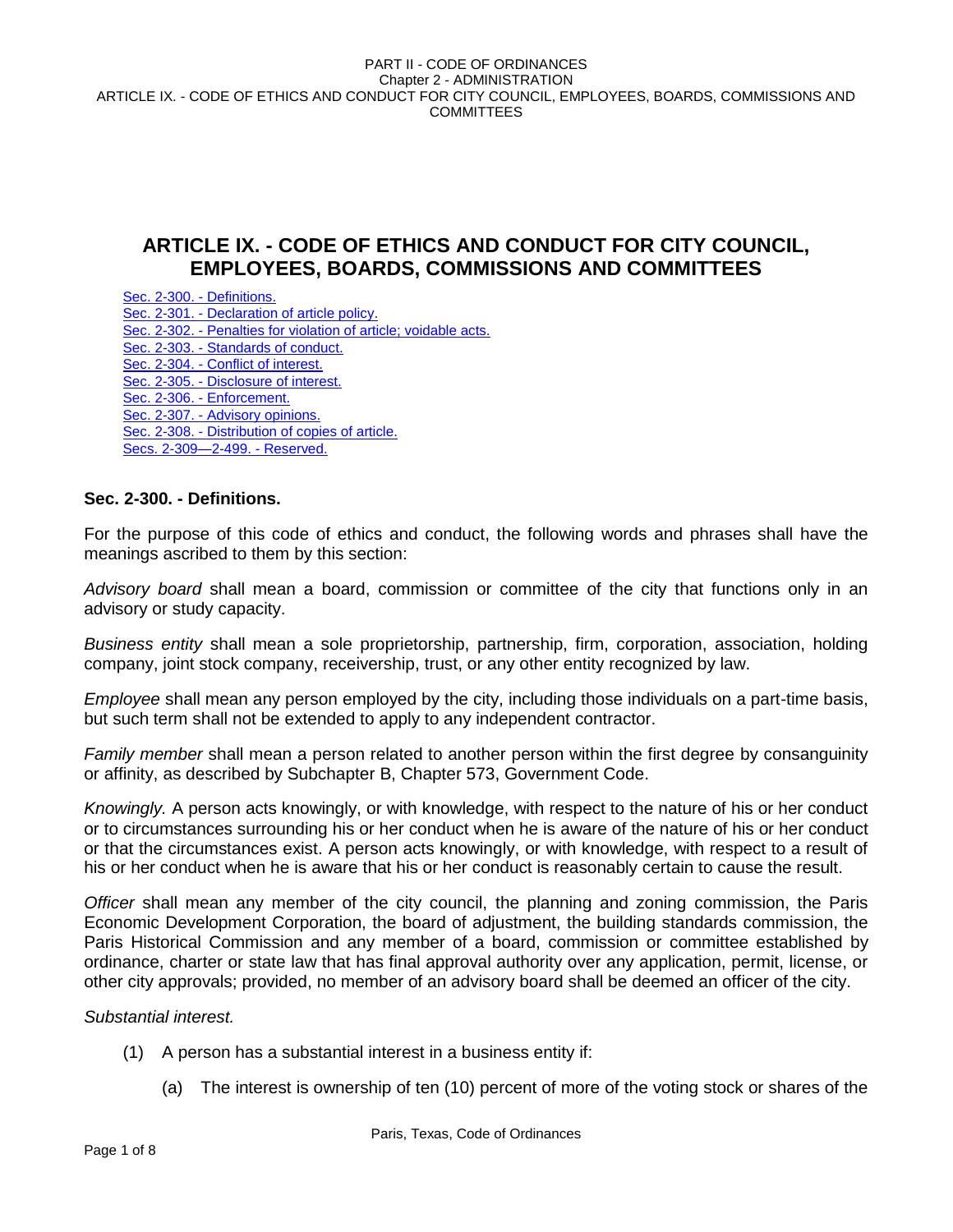### PART II - CODE OF ORDINANCES

Chapter 2 - ADMINISTRATION

#### ARTICLE IX. - CODE OF ETHICS AND CONDUCT FOR CITY COUNCIL, EMPLOYEES, BOARDS, COMMISSIONS AND **COMMITTEES**

business entity or ownership of either ten (10) percent or more of fifteen thousand dollars (\$15,000.00) or more of the fair market value of the business entity (see Section 171.002, Texas Local Government Code); or

(b) Funds received by the person from the business entity exceed ten (10) percent of the person's gross income for the previous year (see Section 171.002, Texas Local Government Code); or

(c) The person holds a position of member of the board of directors or other governing board of the business entity; or

(d) The person serves as an elected officer of the business entity; or

(e) The person serves as an employee of the business entity; or

(f) The person is a creditor, debtor or guarantor of the business entity in the amount of fifteen thousand dollars (\$15,000.00) or more; or

(g) Property of the person has been pledged to the business entity or is subject to a lien in favor of the business entity in the amount of fifteen thousand dollars (\$15,000.00) or more.

(2) A person does not have a substantial interest in a business entity if:

(a) The person holds a position as a member of the board of directors or other governing board of a business entity; and

(b) The person has been designated by the city council to serve on such board; and

(c) The person receives no remuneration, either directly or indirectly, for his or her service on such board; and

(d) The primary nature of the business entity is either charitable, nonprofit or governmental.

(3) A person has a substantial interest in real property if the interest is an equitable or legal ownership interest with a fair market value of two thousand five hundred dollars (\$2,500.00) or more (see Section 171.002, Texas Local Government Code).

(4) A person has a substantial interest under this chapter if the person's family member has a substantial interest under this chapter (see Section 171.002, Texas Local Government Code).

(Ord. No. 2010-018, § 2, 5-10-10)

**State law reference—** Degrees of relationship, V.T.C.A., Government Code ch. 573.

### **Sec. 2-301. - Declaration of article policy.**

It is hereby declared to be the policy of the city that the proper operation of democratic government requires that public officials and employees be independent, impartial and responsible only to the people of the city; that governmental decisions and policy should be made in the proper channels of the governmental structure; that no officer, employee or member of any board, commission or committee should have any interest, financial or otherwise, direct or indirect, or engage in any business, transaction or professional activity or incur any obligation of any nature which is in conflict with the proper discharge of his duties in the public interest; that public office and public employment are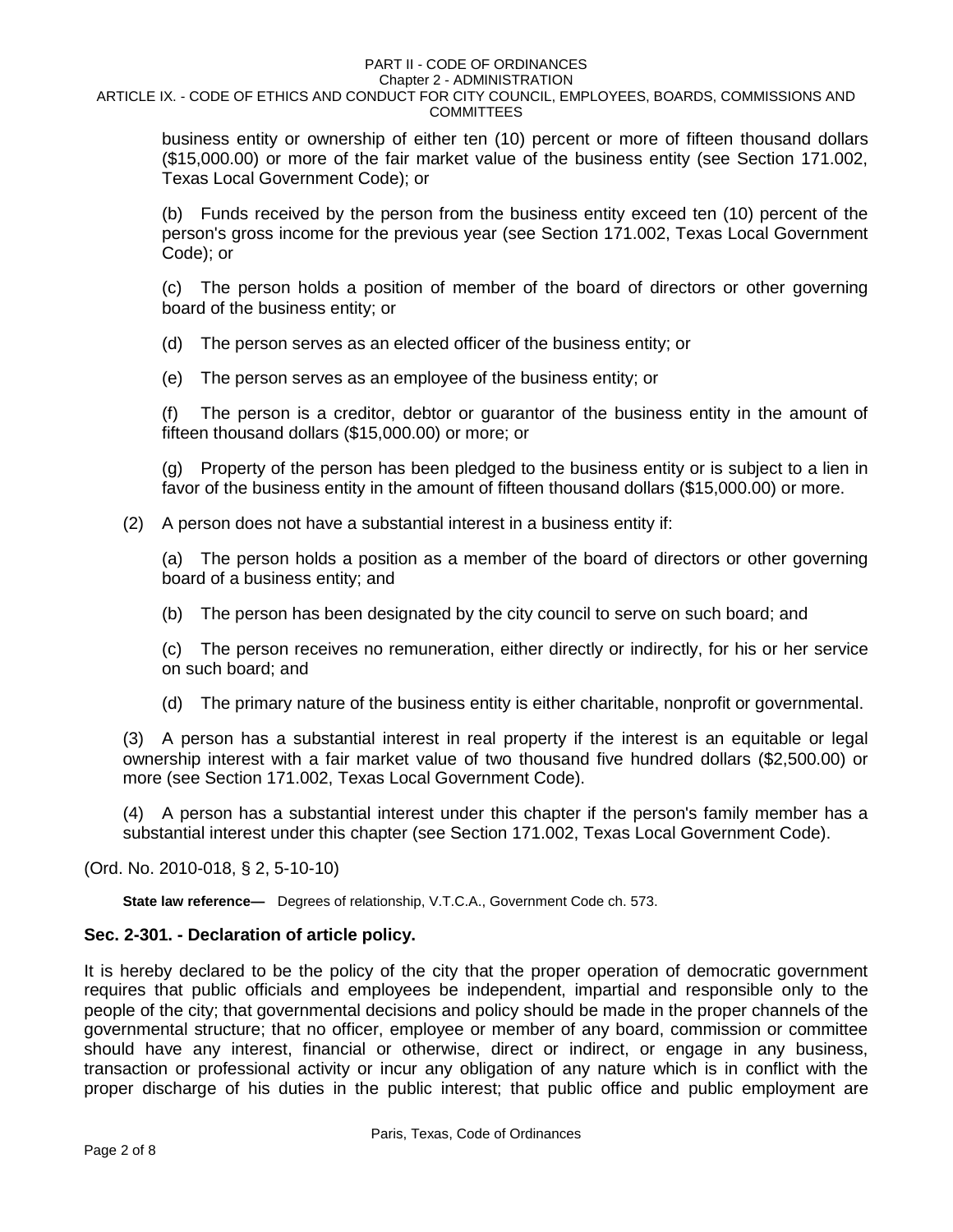positions of public trust imposing the duty of a fiduciary upon all employees and officeholders who are not to use their public position for personal gain; and that the public should have confidence in the integrity of its government. To implement such a policy, the city council deems it advisable to enact this code of ethics and conduct for all officers, employees and advisory board members, whether elected or appointed, paid or unpaid, to serve not only as a guide for official conduct of the city's public servants, but also as a basis for discipline for those who refuse to abide by its terms. This code of ethics and conduct is cumulative of other city ordinances, Civil Service rules, personnel policies, city Charter provisions and state statutes defining and prohibiting conflict of interest.

(Ord. No. 2010-018, § 2, 5-10-10)

### **Sec. 2-302. - Penalties for violation of article; voidable acts.**

(a) Except where otherwise provided by state law, it is not the intent of this article that violations of this article be subject to criminal penalties.

(b) Whenever the city council has determined that any officer or advisory board member has violated any provision of this article, such officer or advisory board member shall be subject to admonishment or censure. The city council may remove from office any officer or advisory board member (other than a city council member) from their position for violating any provision of this article. Any complaint or charge against a city employee for violating this article shall be referred to the city manager for further investigation and/or discipline in accordance with the city's personnel policies.

(c) The city council may exempt from the provisions of this article any conduct found to constitute a violation by an officer, employee or advisory board member if it finds that the enforcement of this article with respect to such conduct is not in the public interest.

(d) In administering this code of ethics and conduct, the city council shall examine all complaints received, but they may dismiss frivolous or unsubstantiated complaints.

(e) Any contract or transaction which was the subject of an official act or action of the city in which there is an interest prohibited by this article, or which involved the violation of a provision of this article, shall be voidable at the option of the city council.

(Ord. No. 2010-018, § 2, 5-10-10)

### **Sec. 2-303. - Standards of conduct.**

(a) No city officer, employee or advisory board members, or their spouses, shall knowingly:

(1) Accept or solicit any gift, favor, service or thing of value from any person, group or business entity, including a promise of future employment, that might reasonably tend to influence him in the discharge of his or her official duties or that the officer, employee or advisory board member knows or should know is being offered with the intent to influence the officer's or employee's official conduct. This prohibition shall not apply to:

- a. An occasional nonpecuniary gift, insignificant in value; or
- b. An award publicly presented in recognition of public service; or

c. Any gift which would have been offered or given to the officer, employee or advisory board member or his or her spouse if he/she were not a city officer, employee or advisory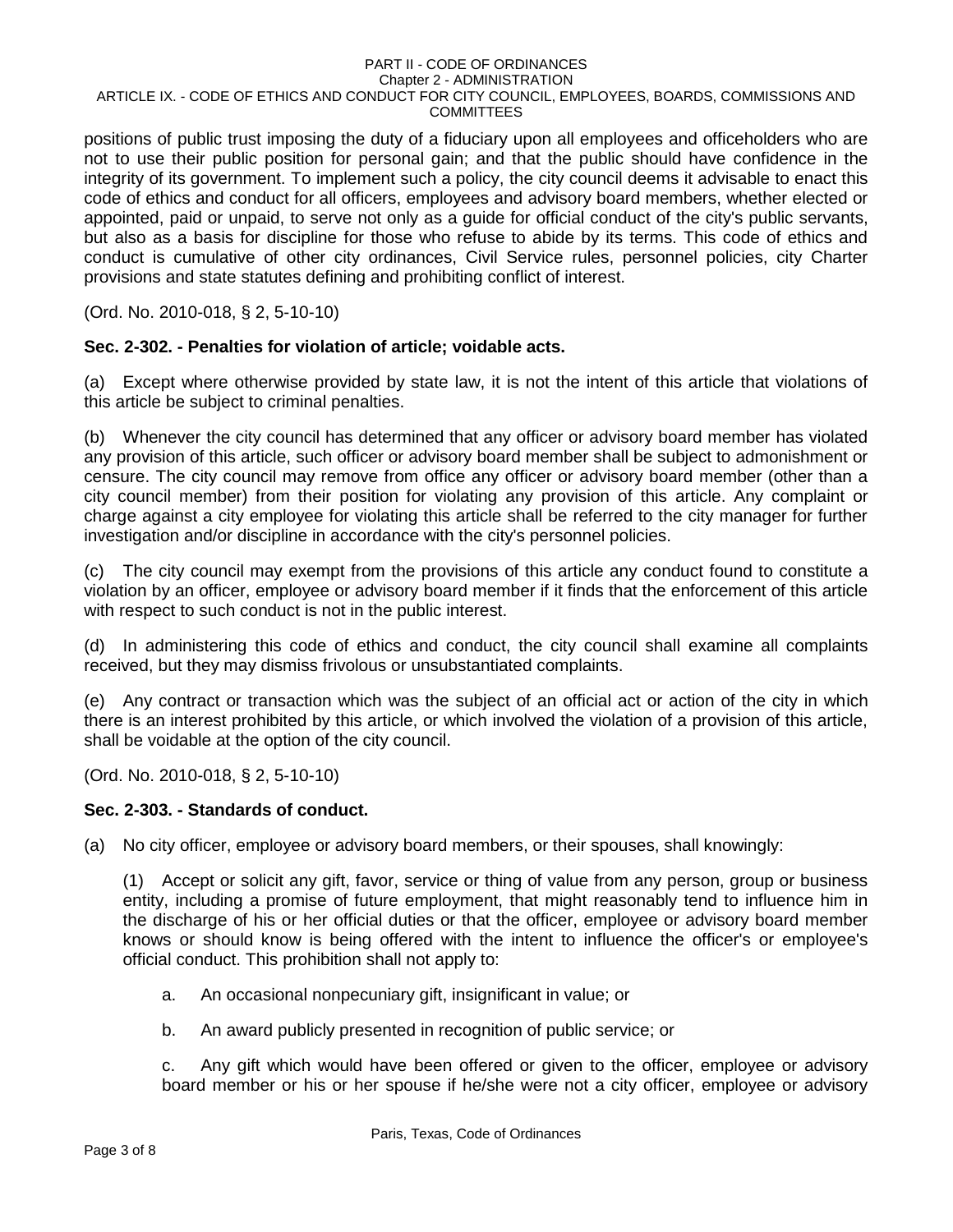board member; or

d. Any travel and related expenses to attend ceremonial functions, provided that such acceptance and attendance have been approved by the city council prior to the occurrence of the ceremonial function.

(2) Grant in the discharge of his or her official duties any improper favor, service or thing of value to any person, group or business entity;

(3) Knowingly make an unauthorized disclosure of any confidential information gained by reason of the position of the officer, employee or advisory board member concerning property, operations, policies or affairs of the city, or use such confidential information to advance any personal interest, financial or otherwise, of such officer, employee or advisory board member, or others. This subsection shall not preclude disclosure of such confidential information in connection with any investigation or proceeding regarding whether there has been a violation of the standards of conduct set forth in this Code;

(4) Use one's position or office of employment or city facilities, personnel, equipment or supplies to secure special privileges or exemptions for himself or others or for the private gain of the city officer, employee, advisory board member or his or her spouse;

(5) Hold himself/herself out as representing the city in any capacity other than that for which he was appointed, elected or hired;

(6) Engage in or accept private employment or render a service when such employment or service is incompatible with the proper discharge of his or her official duties or would tend to impair his or her independent judgment in the performance of his or her official duties;

(7) Make or permit the unauthorized use of city-owned vehicles, equipment, materials or property;

(8) Grant any special consideration, treatment or advantage to any citizen beyond that which is available to every other citizen;

(9) After termination of service or employment with the city, appear before any board or commission of the city in relation to any case, proceeding or application in which he or she personally participated or which was under his or her active consideration, during the period of his or her service or employment;

(10) Engage in any dishonest or criminal act or any other conduct prejudicial to the government of the city or that reflects discredit upon the government of the city;

(11) Knowingly perform or refuse to perform any act in order to deliberately thwart the execution of city ordinances, rules or regulations or the achievement of official city programs.

(b) No city council member, city employee or their spouse, shall knowingly:

(1) Engage in any exchange, purchase or sale or lease of property, goods or services with the city, except:

a. Rendering services to the city as a city council member, or employee;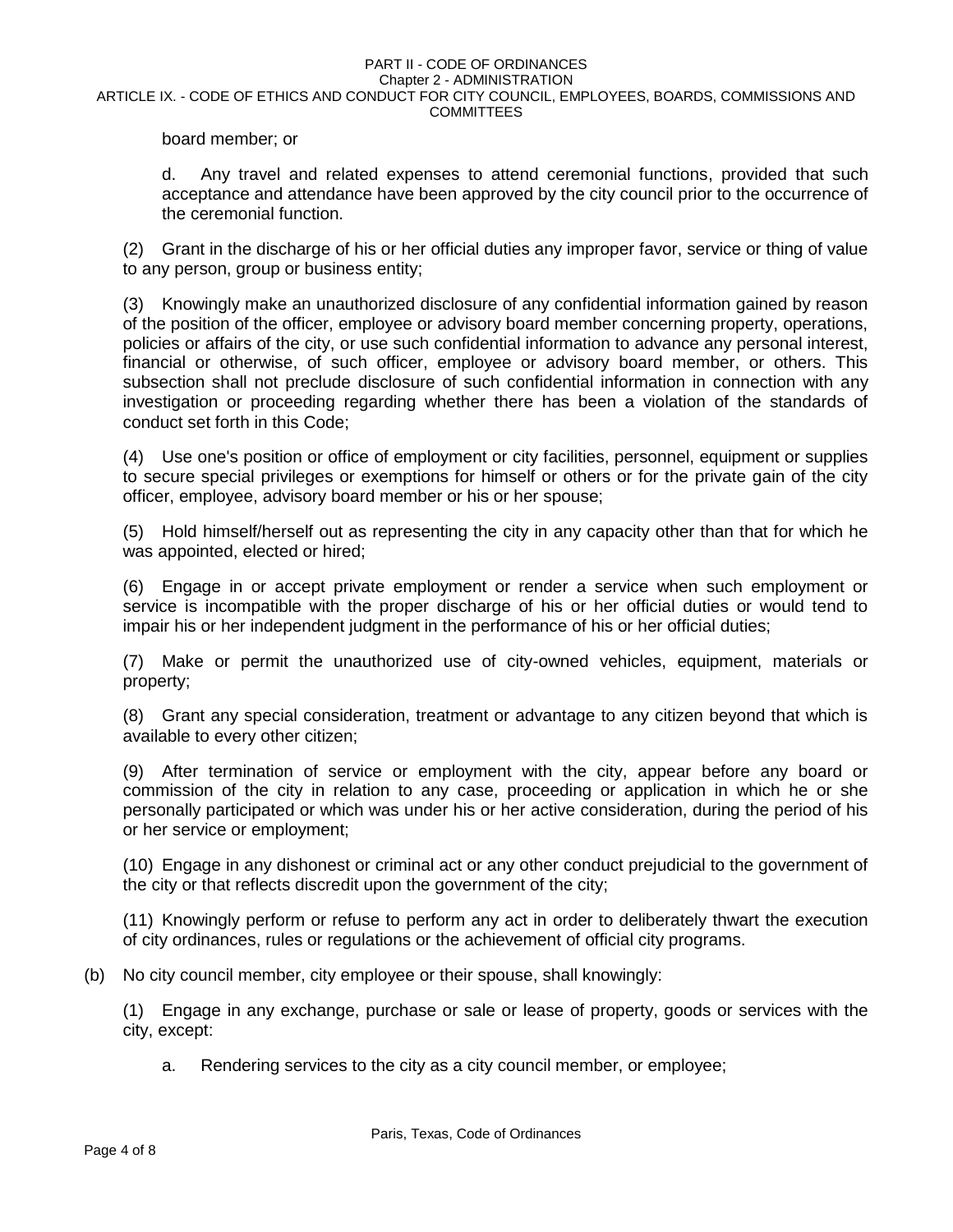b. Paying taxes, fines, utility service or filing fees;

c. Executing and performing any developer's agreement or plat in compliance with laws and regulations applicable to any person; provided, however, that if any city ordinance, rule or regulation allows any discretion by the appropriate officers or employees of the city in the interpretation or enforcement of such ordinance, rule or regulation, any such discretion shall be exercised in favor of the city in connection with any such developer's agreement or plat;

(2) Transact any business in his or her official capacity with the city with a business entity in which he/she had a substantial interest.

(c) No officer, advisory board member or city employee shall knowingly represent, directly or indirectly, any person, group or business entity:

(1) Before the city council or any department, agency, board or commission of the city;

(2) In any action or proceeding against the interests of the city or in any litigation in which the city or any department, agency, board or commission thereof is a party; or

(3) In any action or proceeding in the municipal courts of the city which was instituted by a city officer or employee in the course of his or her official duties, or a criminal proceeding in which any city officer or employee is a material witness for the prosecution.

(d) The restrictions in this section do not prohibit the following: A city employee, officer or advisory board member (other than city council), or his or her spouse, appearing before the city council or a city department, agency, board or commission to represent himself or herself in a matter affecting his or her property; provided, however, that no such person, or his or her spouse, shall appear before the board or commission of which he or she is a member.

(e) The restrictions in this section do not apply to business associates of officers, employees, or advisory board members, but only personally to the officers, employees and advisory board members.

(Ord. No 2010-018, § 2, 5-10-10; Ord. No. 2011-025, § 2, 7-25-11)

# **Sec. 2-304. - Conflict of interest.**

(a) If any city officer, employee or advisory board member has a substantial interest in a business entity or real property involved in any decision pending before such officer, employee or advisory board member, or the body of which he or she is a member, such officer, employee or advisory board member shall disclose such interest as provided in subsection (b) below and shall abstain from further discussion and voting on the matter if:

(1) In the case of a substantial interest in a business entity the action on the matter will have a special economic effect on the business entity that is distinguishable from its effect on the public; or

(2) In the case of substantial interest in real property, it is reasonably foreseeable that an action on the matter will have a special economic effect on the value of the property, distinguishable from its effect on the public.

(b) A city officer, employee or advisory board member shall disclose the existence of any substantial interest in a business entity or real property involved in any decision pending before such officer,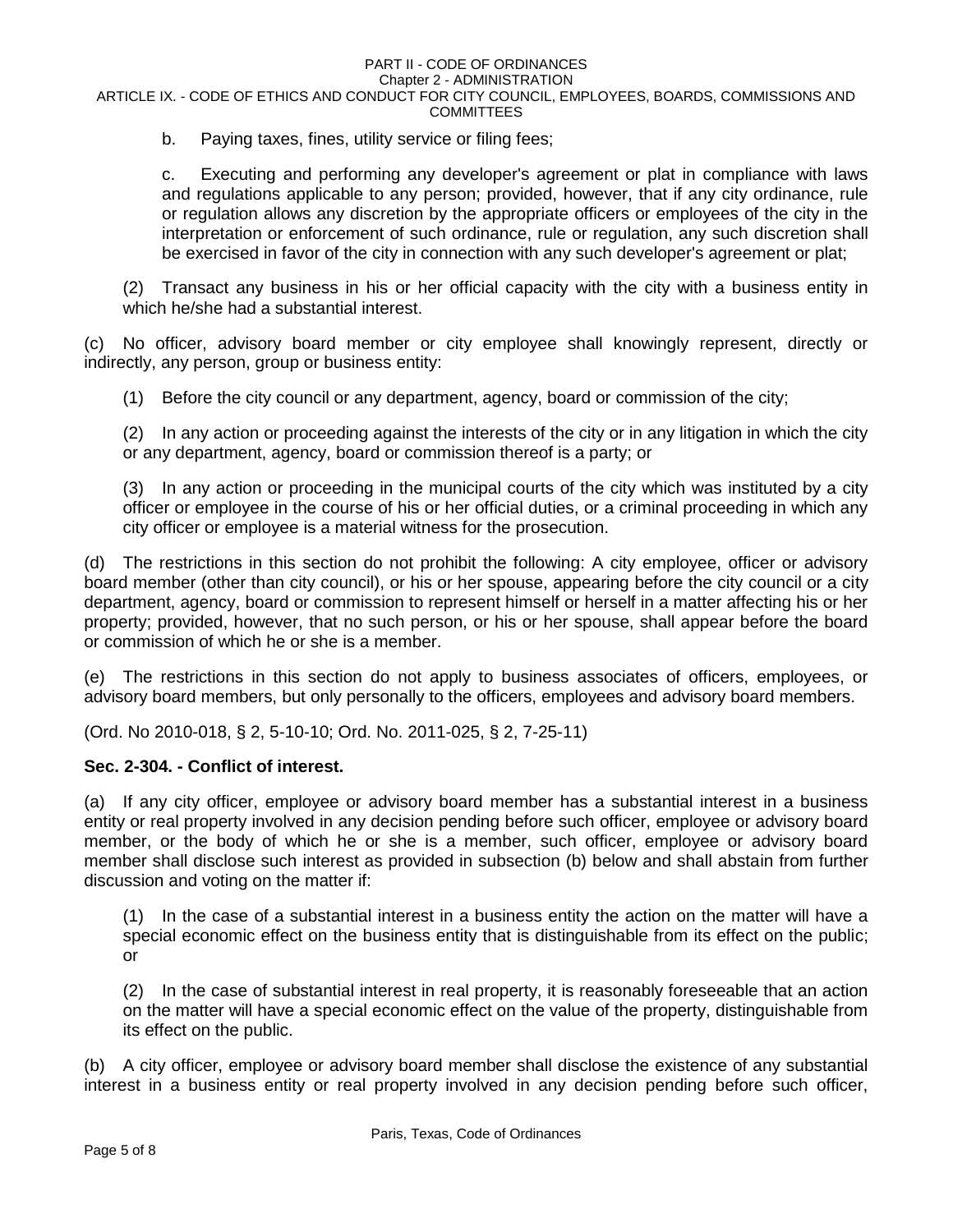employee or advisory board member shall, prior to any discussion or determination of the matter, either file an affidavit of disclosure as required by § 171.004 of the Texas Local Government Code, or, if not so required, shall publicly disclose in the official records of the body or of the city secretary the nature of the interest. To comply with this paragraph, a city employee shall notify his or her superior, and the director of human resources in writing of the nature of any substantial interest he may have in a business entity or real property which would be affected by an exercise of discretionary authority by the city employee. The employee's superior shall assign the matter to another employee.

(Ord. No. 2010-018, § 2, 5-10-10)

### **Sec. 2-305. - Disclosure of interest.**

(a) A local government officer shall file a conflicts disclosure statement with respect to a person described by Section 176.002(a) of the Texas Local Government Code if:

(1) The person enters into a contract with the local governmental entity or the local governmental entity is considering entering into a contract with the person; and

(2) The person:

a. Has an employment or other business relationship with the local government officer or a family member of the officer that results in the officer or family member receiving taxable income, other than investment income, that exceeds two thousand five hundred dollars (\$2,500.00) during the twelve-month period preceding the date that the officer becomes aware that:

(i) A contract described by subdivision (1) has been executed; or

(ii) The local governmental entity is considering entering into a contract with the person; or

b. Has given to the local government officer or a family member of the officer one (1) or more gifts that have an aggregate value of more than two hundred fifty dollars (\$250.00) in the twelve-month period preceding the date the officer becomes aware that:

(i) A contract described by subdivision (1) has been executed; or

(ii) The local governmental entity is considering entering into a contract with the person.

(b) A local government officer is not required to file a conflicts disclosure statement in relation to a gift accepted by the officer or a family member of the officer if the gift is:

- (1) Given by a family member of the person accepting the gift;
- (2) A political contribution as defined by Title 15, Election Code; or
- (3) Food, lodging, transportation, or entertainment accepted as a guest.

(c) A local government officer shall file the conflicts disclosure statement with the records administrator of the local governmental entity not later than 5:00 p.m. on the seventh business day after the date on which the officer becomes aware of the facts that require the filing of the statement under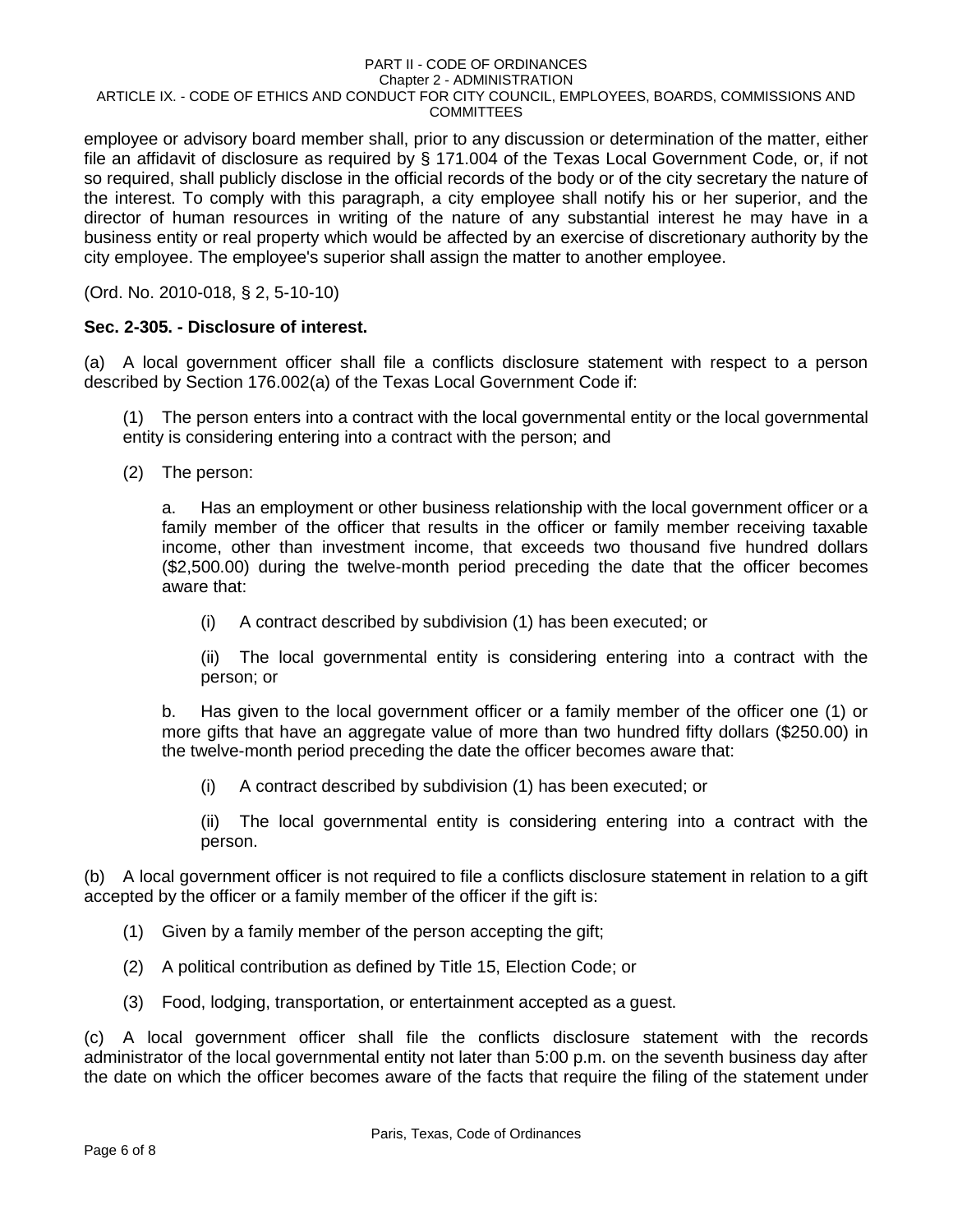subsection (a).

(d) A local government officer commits an offense if the officer knowingly violates this section. An offense under this subsection is a Class C misdemeanor.

(e) It is an exception to the application of subsection (d) that the person filed the required conflicts disclosure statement not later than the seventh business day after the date the person received notice from the local governmental entity of the alleged violation.

(Ord. No. 2010-018, § 2, 5-10-10)

# **Sec. 2-306. - Enforcement.**

(a) The city council shall have the primary responsibility for the enforcement of this article as it relates to officers and members of city boards, commissions, and committees. The city manager shall have the primary responsibility for the enforcement of this article as it relates to employees. The city council may direct the city attorney to investigate any apparent violation of the code by an officer or member of city boards, commissions, and committees or it may employ or appoint any qualified attorney to investigate any violation or series of violations of this code by any officer or member of city boards, commissions, and committees.

(b) Any person who believes that a violation by an officer or member of city boards, commissions and committees of any portion of the code has occurred may file a complaint with the city council who may then proceed as provided in subsection (a) above. Any person who believes that an employee has violated any portion of the code must follow procedures as identified in the city's personnel policies and procedures manual. However, nothing in this code shall be construed to prevent complainants from instituting direct legal action through the appropriate judicial authority.

(Ord. No. 2010-018, § 2, 5-10-10)

# **Sec. 2-307. - Advisory opinions.**

(a) Where any officer, employee or advisory board member has a doubt as to the applicability of any provision of this article to a particular situation, or as to the definition of terms used in this article, he may apply to the city attorney for an advisory opinion. The officer, employee or advisory board member shall have the opportunity to present his interpretation of the facts at issue and of the applicability of provisions of this article before such advisory opinion is made.

(b) Until amended or revoked, any advisory opinion shall be binding on the city, the city council, and the city attorney in any subsequent actions concerning the public officer, employee or advisory board member who sought the opinion and acted on it in good faith, unless material facts were omitted or misstated in the request for the advisory opinion. Such opinion shall not be binding in any action initiated by any private citizen.

(Ord. No. 2010-018, § 2, 5-10-10)

# **Sec. 2-308. - Distribution of copies of article.**

Each officer, employee and advisory board member of the city, elected, hired or appointed, shall be furnished a copy either electronically (if requested) or in hard copy before entering upon the duties of his office or employment and shall sign a written statement acknowledging receipt of the copy. A copy of this article shall be furnished to each officer, employee and advisory board member each year.